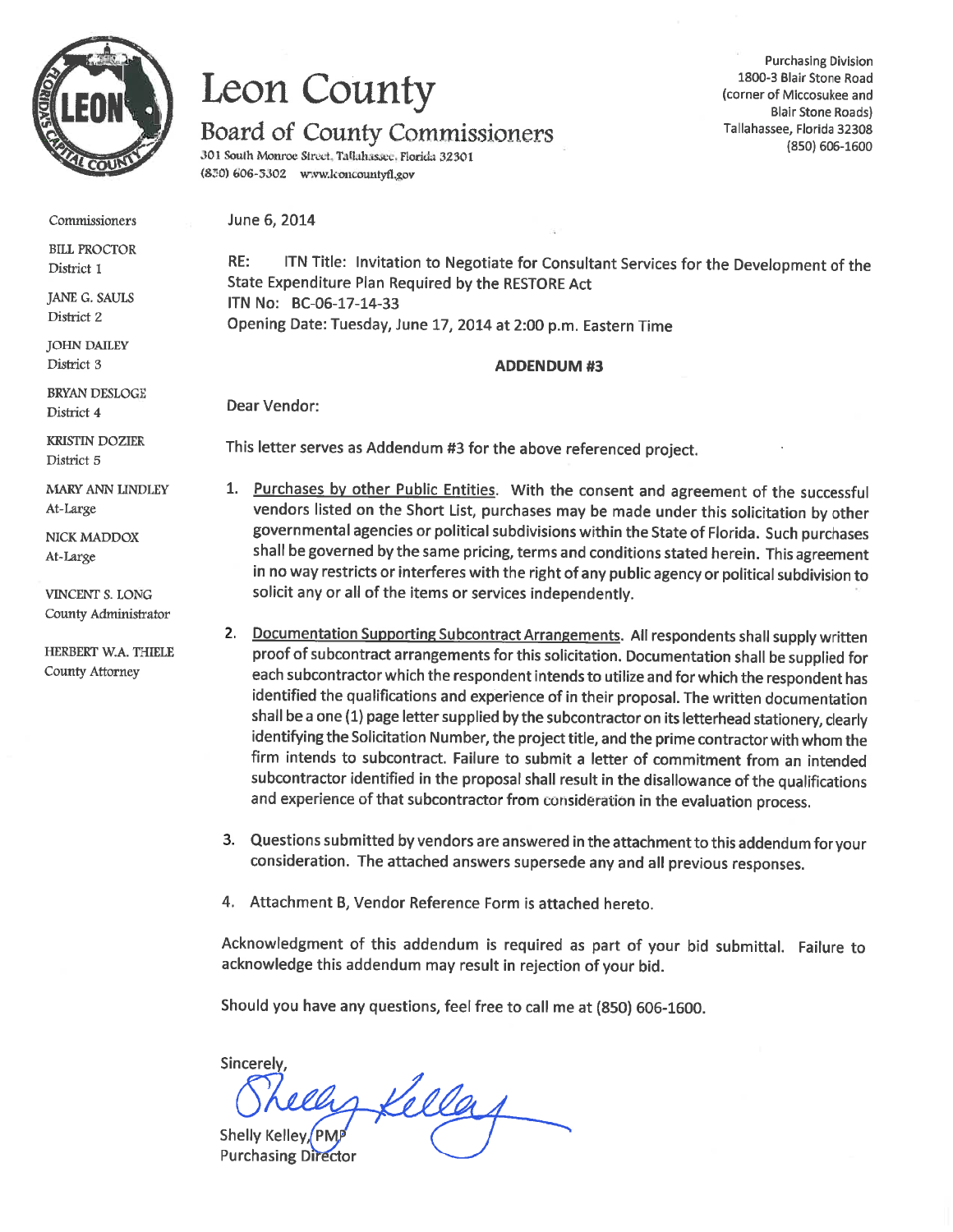# **Answers to Vendor Submitted Questions RFP BC‐06‐17‐14‐33**

| Question #1:  | Are there any font or margin size requirements or restrictions for the proposal?                                                                                                                                                                                                                                                                                                             |
|---------------|----------------------------------------------------------------------------------------------------------------------------------------------------------------------------------------------------------------------------------------------------------------------------------------------------------------------------------------------------------------------------------------------|
| Answer:       | It is recommended that vendors utilize the following minimums when preparing their response:                                                                                                                                                                                                                                                                                                 |
|               | Font: Times New Roman, 10 pt. or equivalent                                                                                                                                                                                                                                                                                                                                                  |
|               | Margins: 0.75                                                                                                                                                                                                                                                                                                                                                                                |
|               | Page size: 8 1/2 x 11                                                                                                                                                                                                                                                                                                                                                                        |
|               | Cover page and forms not included in page limit.                                                                                                                                                                                                                                                                                                                                             |
| Question #2:  | Is the cover included in the 100-page limit for the proposal?                                                                                                                                                                                                                                                                                                                                |
| Answer:       | No.                                                                                                                                                                                                                                                                                                                                                                                          |
| Question #3:  | Please confirm that the required forms are not included in the 100-page limit.                                                                                                                                                                                                                                                                                                               |
| Answer:       | The required forms are not included in the page limit.                                                                                                                                                                                                                                                                                                                                       |
| Question #4:  | Who will the contracting entity - the Consortium or Leon County?                                                                                                                                                                                                                                                                                                                             |
| Answer:       | The Gulf Consortium.                                                                                                                                                                                                                                                                                                                                                                         |
| Question #5:  | For which phases of the project (i.e. Draft Initial State Expenditure Plan; Draft Final State Expenditure Plan; or Draft<br>Final State Expenditure Plan, Revision, Approval, and Submission) described in the Scope of Services should the<br>Cost Proposal (Tab G) include?                                                                                                                |
| Answer:       | The cost proposal should include the individual cost components and pricing methodology of the services in<br>paragraphs A through C in the Scope of Services Section IV.                                                                                                                                                                                                                    |
| Question #6:  | Has the evaluation team been appointed? If so, who are the individuals on the team?                                                                                                                                                                                                                                                                                                          |
| Answer:       | No. However, communications between vendors and evaluation team members in relation to this solicitation are<br>prohibited during the solicitation process and may be grounds for rejection of the vendor's submission.                                                                                                                                                                      |
| Question #7:  | For the Request for Best and Final Offer process, will the short-listed firms be expected to prepare an entirely new<br>proposal based on a new documented scope of services to be issued?                                                                                                                                                                                                   |
| Answer:       | Possibly. It will depend upon the revisions to the scope of services. If extensive, we may ask for an entirely new<br>proposal. Otherwise, we may only ask vendors to respond to the changes that would build upon the original<br>submission.                                                                                                                                               |
| Question #8:  | Will the Revised Scope of Services be presented to the entire Consortium for input before being included in a<br>Request for Best and Final Offer?                                                                                                                                                                                                                                           |
| Answer:       | Yes. It is anticipated to be an agenda item for the Consortium.                                                                                                                                                                                                                                                                                                                              |
| Question #9:  | What are the "Pricing Options" listed in Step 6 on page 19 of the ITN, will the Consortium be providing direction to<br>the short-listed firms on Pricing Options?                                                                                                                                                                                                                           |
| Answer:       | Pricing Options and information of the Request for Best and Final Offer (RBAFO) are not available at this time. This<br>information will be developed after the initial proposals have been evaluated, a short-list determined and possible<br>presentations. Detailed information will be included in the RBAFO document.                                                                   |
| Question #10: | Will the full Consortium ultimately vote on the highest ranked firms in Step 9 of the ITN?                                                                                                                                                                                                                                                                                                   |
| Answer:       | An agenda item will be prepared for the Consortium Board of Directors to either approve the ranking and<br>authorize negotiations, not approve the ranking, or provide Board direction. The action would be based upon a<br>majority vote of the Board. The absence of Directors at the voting meeting would not be taken into consideration<br>as long as there is a quorum at the meeting. |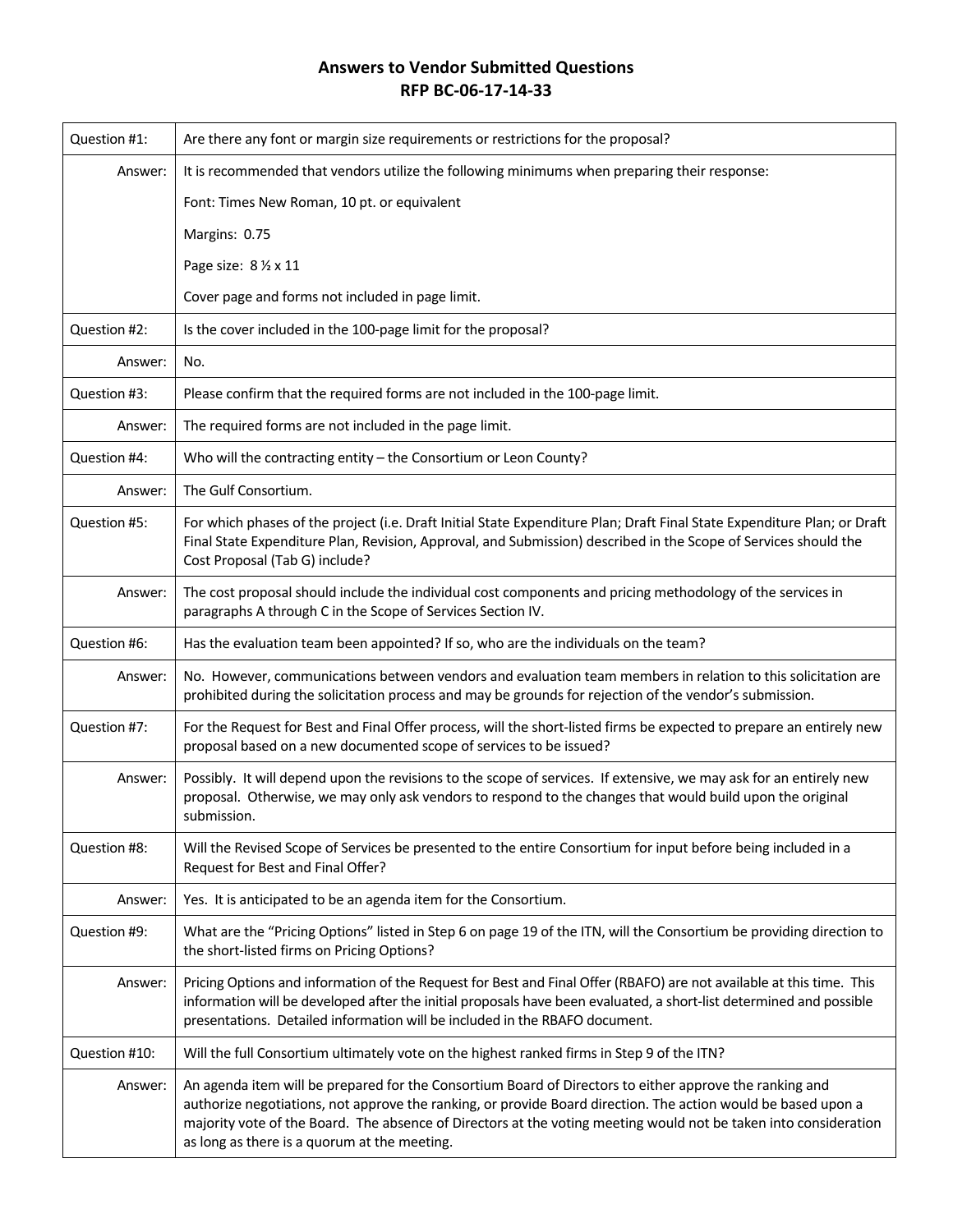| Question #11: | What are the factors that the Manager will consider for an acceptable negotiated contract?                                                                                                                                                                                                                                                                                                                                                                                                                                                                            |
|---------------|-----------------------------------------------------------------------------------------------------------------------------------------------------------------------------------------------------------------------------------------------------------------------------------------------------------------------------------------------------------------------------------------------------------------------------------------------------------------------------------------------------------------------------------------------------------------------|
| Answer:       | The draft contract is included as Attachment A to the ITN.                                                                                                                                                                                                                                                                                                                                                                                                                                                                                                            |
| Question #12: | Are there any requirements beyond the insurance coverage that will be required of the subcontractors? If so, can<br>you please list what those include?                                                                                                                                                                                                                                                                                                                                                                                                               |
| Answer:       | The prime contractor will need to ensure that subcontractors provide necessary insurance coverage and comply<br>with the terms of their subcontract.                                                                                                                                                                                                                                                                                                                                                                                                                  |
|               | Additionally, the revised submission requirements direct the prime submit a letter from each subcontractor stating<br>that they are part of the project team.                                                                                                                                                                                                                                                                                                                                                                                                         |
| Question #13: | The Scope of Services calls for a robust public engagement strategy that ensures the public's right to know and<br>public participation in the nomination and selection process for projects. Since the State Expenditure Plan will<br>cover a large 23 county area, are there any minimum requirements or activities that must be included in the public<br>involvement plan?                                                                                                                                                                                        |
| Answer:       | The ITN does not specify minimum requirements.                                                                                                                                                                                                                                                                                                                                                                                                                                                                                                                        |
| Question #14: | Draft U.S. Treasury Rules require certification that the 'Grantee has followed in every material respect the<br>applicable procurement rules applying to contracts in the Grantee's State for each project, program, and activity<br>funded under this Agreement, including rules for competitive bidding and audit requirements'. This ITN does not<br>appear to be procured under Florida's procurement rules (Chapter 287, Florida Statutes), can the Gulf Consortium<br>clarify if this procurement will meet the draft U. S. Treasury certification requirement? |
| Answer:       | The Consortium is bound by the state laws which mandate compliance by a county or special district. The<br>Consortium has adhered to the applicable provisions of State law. This solicitation is being conducted under the Gulf<br>Consortium's Purchasing Policy.                                                                                                                                                                                                                                                                                                   |
| Question #15: | Draft U.S. Treasury Rules require certification that 'a conflict of interest policy is in effect and covering each<br>project, program, and activity funded under this agreement'. Has the Gulf Consortium considered whether an<br>explicit conflict of interest policy can be incorporated into this ITN?                                                                                                                                                                                                                                                           |
| Answer:       | The Consortium's Purchasing Policy and the ITN address the solicitation of a consultant for a State Expenditure<br>Plan consultant. Neither the policy nor the ITN address the referenced conflict issue regarding implementing a<br>plan by project, program or activity because no determination has been made as to the role of the Consortium in<br>the implementation of the State Expenditure Plan.                                                                                                                                                             |
| Question #16: | Page 4, III. A. Procurement Instructions require responses to be submitted in a binder clip only. Since the Tab A<br>Executive Summary will be distributed to Consortium Directors, Alternates and Ex-officio Members, is it<br>permissible to prepare this in a booklet, center-stapled format?                                                                                                                                                                                                                                                                      |
| Answer:       | No.                                                                                                                                                                                                                                                                                                                                                                                                                                                                                                                                                                   |
| Question #17: | Page 7, I. Public Records. Given that the procurement process may last 6 months or more, can the public<br>disclosure exemption be extended for a similar duration?                                                                                                                                                                                                                                                                                                                                                                                                   |
| Answer:       | The initial submissions will be exempt from public disclosure until the short-list is posted or 30 days after the<br>opening date, whichever comes first. After that any meetings/submissions will remain exempt until an intended<br>decision is posted or 30 days after the BAFO's are submitted, whichever comes first.                                                                                                                                                                                                                                            |
| Question #18: | Page 14, 4. Project Management Process. While we understand the purpose of the database, can you clarify what<br>is expected by the words "all" and "contemplated"? Would projects/programs/activities currently in FDEPs<br>RESTORE Act database (Deepwater Horizon Project Proposals database), listed in finalized county RESTORE<br>expenditure/implementation plans and formally submitted through the development of the Consortium<br>Expenditure Plan address the requirement of all and contemplated?                                                        |
| Answer:       | The Consortium's database should include those projects, activities, and programs submitted through the FDEP<br>website. The DEP will make its database of projects, and GIS mapping application, available to the selected<br>consultant for this purpose. The Consortium's database does not need to be the same as the DEP database, but<br>should allow for data from each to be readily shared.                                                                                                                                                                  |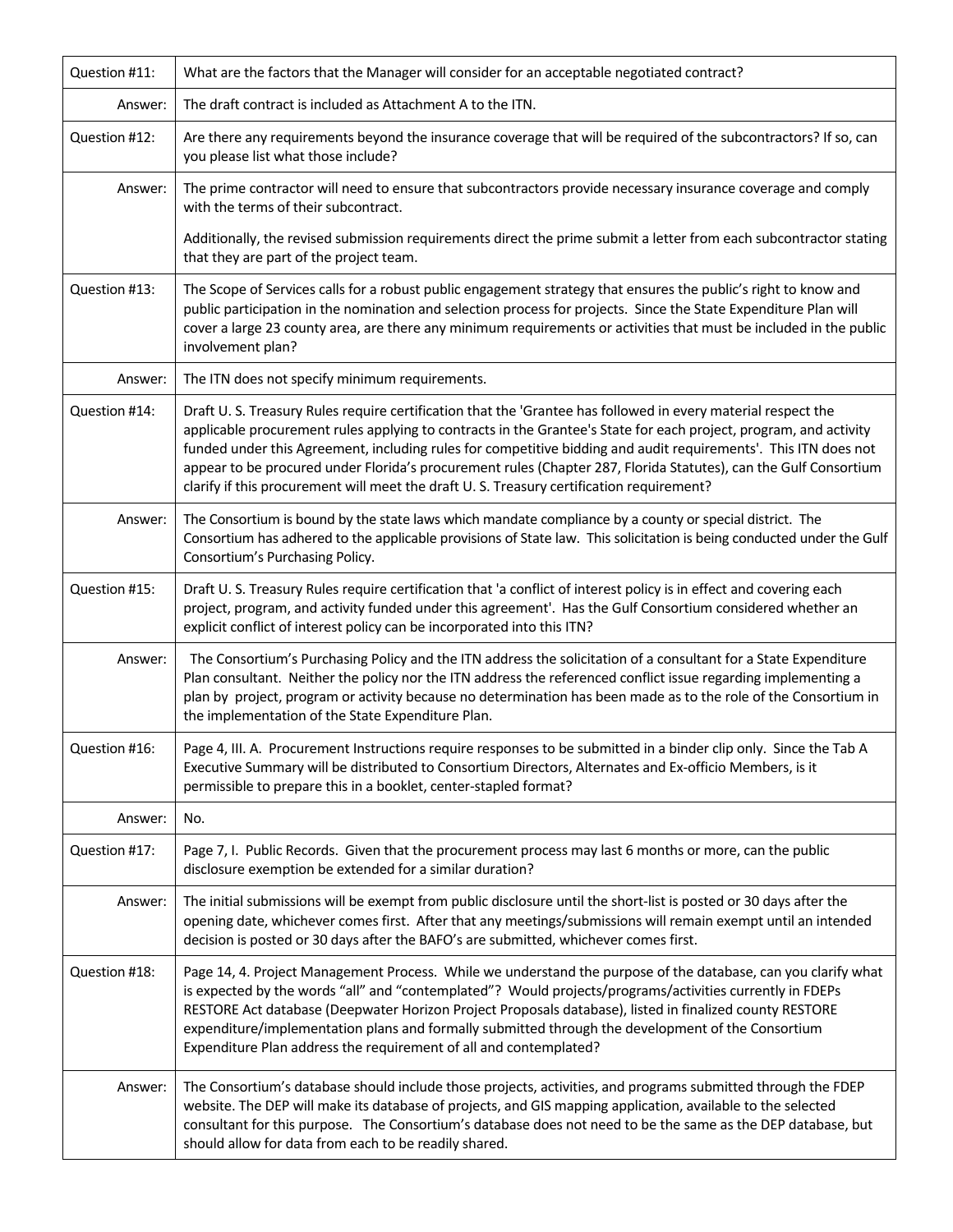| Question #19: | Page 16, Item V. Required Submittals. Reference is made to the photocopies being printed double-sided. Is the<br>original submittal intended to be printed single sided or can double-sided be used for the original as well?                                                                                                                                                                                                                                                                                                                                                                                                                                                                                                                                                                                                                                                                   |
|---------------|-------------------------------------------------------------------------------------------------------------------------------------------------------------------------------------------------------------------------------------------------------------------------------------------------------------------------------------------------------------------------------------------------------------------------------------------------------------------------------------------------------------------------------------------------------------------------------------------------------------------------------------------------------------------------------------------------------------------------------------------------------------------------------------------------------------------------------------------------------------------------------------------------|
| Answer:       | The original shall be single-sided and the copes shall be double-sided.                                                                                                                                                                                                                                                                                                                                                                                                                                                                                                                                                                                                                                                                                                                                                                                                                         |
| Question #20: | Page 16, Item V. Required Submittals. Does a double-sided page count as one or two pages as relates to the 100<br>page limit?                                                                                                                                                                                                                                                                                                                                                                                                                                                                                                                                                                                                                                                                                                                                                                   |
| Answer:       | A double-sided page counts as 2 pages of information.                                                                                                                                                                                                                                                                                                                                                                                                                                                                                                                                                                                                                                                                                                                                                                                                                                           |
| Question #21: | Page 18, Item V.F. 4. Are 3 references required for each proposed subcontractor, as well as the prime firm?                                                                                                                                                                                                                                                                                                                                                                                                                                                                                                                                                                                                                                                                                                                                                                                     |
| Answer:       | References are required for the prime firm.                                                                                                                                                                                                                                                                                                                                                                                                                                                                                                                                                                                                                                                                                                                                                                                                                                                     |
| Question #22: | Page 18, Item V. G. Given that the Consortium is inviting firms to submit "innovative ideas and approaches" (i.e.,<br>strategies for plan development and processes for project nomination and evaluation) and that the Evaluation<br>Team will revise the Scope of Services as necessary prior to the RBAFO, will the Evaluation Team, in shortlisting<br>firms in Step 2, potentially award fewer points under the Cost Proposal Evaluation Criteria due to a higher cost<br>than other firms, even if its "innovative ideas and approaches" are incorporated into the revised Scope of<br>Services? In other words, could a firm that provides a more superior approach than other firms, score lower on<br>the Cost Proposal criterion if the cost for executing this approach is higher than that submitted by firms with lower<br>rated approaches (Evaluation Criteria a, b, c. and d.)? |
| Answer:       | It is possible. However, the thought would be if the approach is superior, it would receive a higher rating on other<br>areas of the evaluation while the cost points may be rated lower.                                                                                                                                                                                                                                                                                                                                                                                                                                                                                                                                                                                                                                                                                                       |
| Question #23: | Page 18, Item VI. A, 3rd paragraph. Does the phrase "no less than 72 hours" mean "no less than 72 hours before<br>the meeting"?                                                                                                                                                                                                                                                                                                                                                                                                                                                                                                                                                                                                                                                                                                                                                                 |
| Answer:       | Yes.                                                                                                                                                                                                                                                                                                                                                                                                                                                                                                                                                                                                                                                                                                                                                                                                                                                                                            |
| Question #24: | Page 19, Item VI. B. Step 8. Please clarify the meaning of this statement. There appear to be words missing after<br>the word "capabilities". Please clarify if "capabilities" is inclusive of qualifications, experience, and references (as<br>identified in Item e. of the Evaluation Criteria in Section VI.C).                                                                                                                                                                                                                                                                                                                                                                                                                                                                                                                                                                             |
| Answer:       | Step 8 should read, "The Evaluation Team will review the summary evaluations and rank the firms, in order of<br>preference, based upon their approach and capabilities. The team may repeat steps 3 through 6 as necessary."                                                                                                                                                                                                                                                                                                                                                                                                                                                                                                                                                                                                                                                                    |
|               | The term "approach and capabilities" is inclusive of qualifications, experience, references, technical approach, and<br>any other submission requirements in the ITN.                                                                                                                                                                                                                                                                                                                                                                                                                                                                                                                                                                                                                                                                                                                           |
| Question #25: | Page 19, Item VI. B. Step 9. How will the Consortium Board of Directors "consider" the highest firms on the ranked<br>list? Will they approve the rankings and select the highest firm or reject the rankings as whole and ask the<br>Evaluation Team to reconsider its evaluation and ranking? Will the Board be allowed to re-rank the highest firms<br>based on a vote? Will the action taken be based on majority vote of the 23 directors? How will the absence of<br>directors be handled in the voting? How will a tie be broken if that occurs? Will the Executive Committee serve a<br>role in tie-breaking or determining how to resolve any objections from individual directors?                                                                                                                                                                                                    |
| Answer:       | See response to question 10.                                                                                                                                                                                                                                                                                                                                                                                                                                                                                                                                                                                                                                                                                                                                                                                                                                                                    |
| Question #26: | Page 20, Item C. Will the identified Evaluation Criteria be used only to score the initial proposals (Step 2), or will<br>the same Evaluation Criteria also be used to score/rank the firms on the BAFO (Step 8)? If not, how is cost<br>considered in the evaluation of BAFO, given that it is not mentioned in Step 8?                                                                                                                                                                                                                                                                                                                                                                                                                                                                                                                                                                        |
| Answer:       | The evaluation criteria identified in the ITN will be used only to score the initial proposals. Any evaluation criteria<br>used to score/rank the firms in the BAFO will be identified in the Request for BAFO provided to the applicable<br>vendors. The term "approach and capabilities" in Step 8 is inclusive of qualifications, experience, references,<br>technical approach, and any other submission requirements in the ITN, including cost.                                                                                                                                                                                                                                                                                                                                                                                                                                           |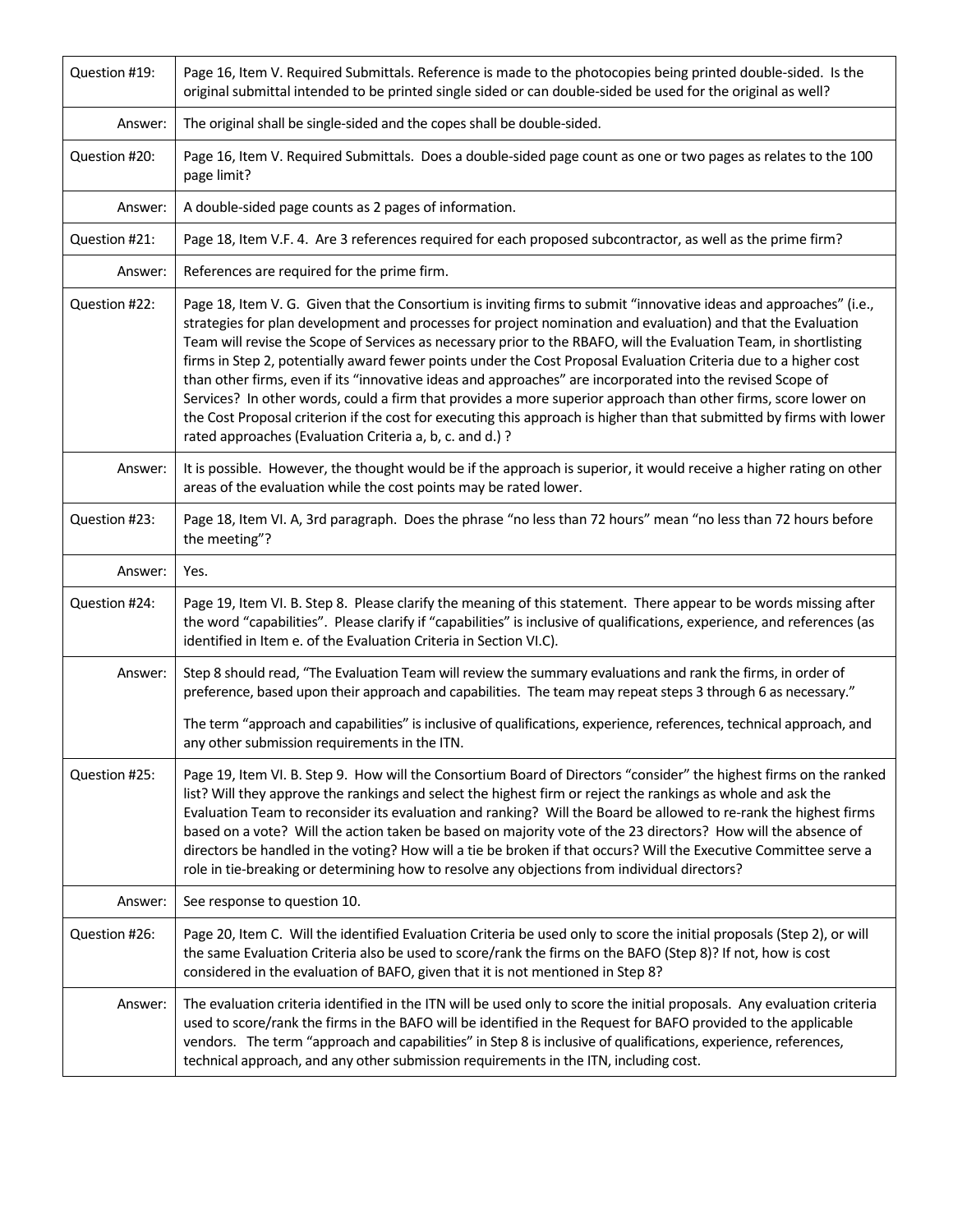| Question #27: | Attachment A (page 30), Item 4. Is the contract sum to be provided for the 2-year term only, or also for the two 1-<br>year extensions? Section V.G (Cost Proposal) refers to "individual cost components and pricing methodology"<br>whereas Attachment A, Item 4 refers to "unit prices". What is the distinction(s) between "individual cost<br>components" and "unit prices"? Are the defined cost components and pricing methodology flexible for the<br>proposal stage, and negotiable upon selection? If so, how will the Evaluation Team compare the costs and<br>determine best value in the evaluation of the BAFOs from the shortlisted firms? |
|---------------|-----------------------------------------------------------------------------------------------------------------------------------------------------------------------------------------------------------------------------------------------------------------------------------------------------------------------------------------------------------------------------------------------------------------------------------------------------------------------------------------------------------------------------------------------------------------------------------------------------------------------------------------------------------|
| Answer:       | The draft contract is a DRAFT. While the majority of the language is standard, there are some areas that will not be<br>able to be finalized until the solicitation process is complete. The contract sum and other items in the draft contract<br>will be finalized after award and updated accordingly. In the draft contract, "unit prices" is used as a generic term.<br>Once the final pricing methodology is determined, the contract document will be updated appropriately.                                                                                                                                                                       |
|               | The defined cost components and pricing methodology flexible for the initial proposal stage, with the methodology<br>more defined in the RBAFO. Evaluation criteria for the submitted BAFOs will be provided in the RBAFO document.                                                                                                                                                                                                                                                                                                                                                                                                                       |
| Question #28: | Attachment A (page 33), Item 12. Performance Bond. Bonds typically only apply to construction related services and<br>not professional consulting services, therefore, it may not be possible to provide a bond for this. Can the<br>Consortium clarify whether a performance bond will be required and if so, what the estimated project cost is for this<br>contract?                                                                                                                                                                                                                                                                                   |
| Answer:       | See the answer to question 27.                                                                                                                                                                                                                                                                                                                                                                                                                                                                                                                                                                                                                            |
| Question #29: | Attachment A (page 34), Item 14. Audits, Records, and Records Retention. The draft contract states that the<br>Contractor will be an independent contractor but does not authorize the Contractor to act on behalf of the<br>Consortium. Some of the public access requirements in Chapter 119, Florida Statutes, only apply to entities that<br>are acting on behalf of a public agency. Can the Gulf Consortium clarify if the Contractor will be an agent of or act<br>on behalf the Gulf Consortium, and specify which portions of this section are applicable when the contractor is not<br>acting on behalf of the Gulf Consortium?                 |
| Answer:       | The contractor will be required to meet the applicable public records requirements of section 119.0701, Florida<br>Statutes.                                                                                                                                                                                                                                                                                                                                                                                                                                                                                                                              |
| Question #30: | P. 18 of the RFP requests three references be listed 'using the specified form'. No form is specified in the RFP. Is<br>there a form we should use?                                                                                                                                                                                                                                                                                                                                                                                                                                                                                                       |
| Answer:       | Please see the form attached to this Addendum.                                                                                                                                                                                                                                                                                                                                                                                                                                                                                                                                                                                                            |
| Question #31: | Will the cover letter count towards page count?                                                                                                                                                                                                                                                                                                                                                                                                                                                                                                                                                                                                           |
| Answer:       | No.                                                                                                                                                                                                                                                                                                                                                                                                                                                                                                                                                                                                                                                       |
| Question #32: | Can we use 11 x 17 inch pages in our response? If so, how will they be allocated towards the page limit?                                                                                                                                                                                                                                                                                                                                                                                                                                                                                                                                                  |
| Answer:       | No.                                                                                                                                                                                                                                                                                                                                                                                                                                                                                                                                                                                                                                                       |
| Question #33: | The draft contract in the ITN states that a Performance Bond will be required for projects of this size. This is not a<br>typical financial instrument for a consulting assignment. It is typically provided by construction contractors for<br>construction type projects. What is the potential for this requirement to be removed?                                                                                                                                                                                                                                                                                                                     |
| Answer:       | See answer to question 27.                                                                                                                                                                                                                                                                                                                                                                                                                                                                                                                                                                                                                                |
| Question #34: | Addendum #1 indicates that the second mandatory pre-proposal meeting is being held due to technical<br>difficulties? Can you tell us what those technical difficulties were and how they impacted the mandatory pre-<br>proposal meeting?                                                                                                                                                                                                                                                                                                                                                                                                                 |
| Answer:       | Please see Addendum #2.                                                                                                                                                                                                                                                                                                                                                                                                                                                                                                                                                                                                                                   |
| Question #35: | The posted addendum is titled Addendum #1 but the first sentence in the document states that "this letter serves<br>as Addendum #2 for the above referenced project." Is there a second addendum?                                                                                                                                                                                                                                                                                                                                                                                                                                                         |
| Answer:       | There was a typo in Addendum #1, which is the document you are referencing. However, there is an Addendum<br>#2 and this document is part of Addendum #3.                                                                                                                                                                                                                                                                                                                                                                                                                                                                                                 |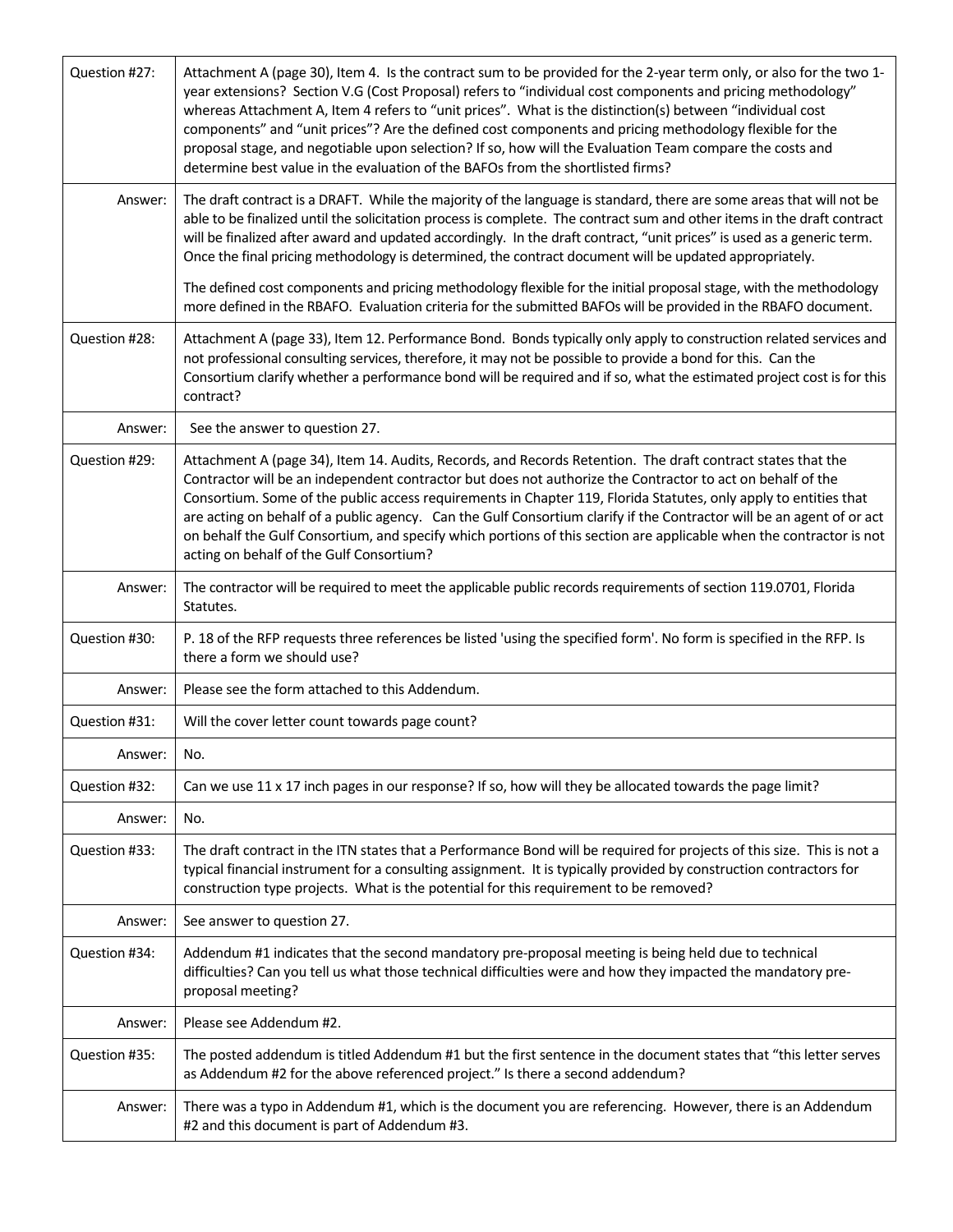| Question #36: | Vendors who attended the first mandatory pre-proposal meeting are not required to attend the second<br>mandatory pre-proposal meeting. How can a mandatory pre-bid meeting not be mandatory?                                                                                                                                                                                                                                                                                                                                                                                                                                                                                                                                                                                                                                                                                                                                                                                                                                                                                                                                                                                                                                                                                                                                       |
|---------------|------------------------------------------------------------------------------------------------------------------------------------------------------------------------------------------------------------------------------------------------------------------------------------------------------------------------------------------------------------------------------------------------------------------------------------------------------------------------------------------------------------------------------------------------------------------------------------------------------------------------------------------------------------------------------------------------------------------------------------------------------------------------------------------------------------------------------------------------------------------------------------------------------------------------------------------------------------------------------------------------------------------------------------------------------------------------------------------------------------------------------------------------------------------------------------------------------------------------------------------------------------------------------------------------------------------------------------|
| Answer:       | Please see Addendum #2.                                                                                                                                                                                                                                                                                                                                                                                                                                                                                                                                                                                                                                                                                                                                                                                                                                                                                                                                                                                                                                                                                                                                                                                                                                                                                                            |
| Question #37: | Will any new information be presented at the second mandatory pre-proposal meeting? Will there be written and<br>audio copies made available for both meetings?                                                                                                                                                                                                                                                                                                                                                                                                                                                                                                                                                                                                                                                                                                                                                                                                                                                                                                                                                                                                                                                                                                                                                                    |
| Answer:       | The second meeting was intended to be held so that anyone who was not timely notified of the first meeting could<br>attend a duplicate of the original meeting with no new information provided. When the second meeting was held<br>on May 14,2014, there were no new attendees present or on the teleconference line, so the meeting was<br>adjourned without any discussion.                                                                                                                                                                                                                                                                                                                                                                                                                                                                                                                                                                                                                                                                                                                                                                                                                                                                                                                                                    |
| Question #38: | Please define whether or not the following are conflicts, thus precluding a potential bidder from responding to this<br>ITN if they plan to participate in these future activities:                                                                                                                                                                                                                                                                                                                                                                                                                                                                                                                                                                                                                                                                                                                                                                                                                                                                                                                                                                                                                                                                                                                                                |
|               | Working for a Florida County and the Consortium<br>a.                                                                                                                                                                                                                                                                                                                                                                                                                                                                                                                                                                                                                                                                                                                                                                                                                                                                                                                                                                                                                                                                                                                                                                                                                                                                              |
|               | Working for the Consortium and another state<br>b.                                                                                                                                                                                                                                                                                                                                                                                                                                                                                                                                                                                                                                                                                                                                                                                                                                                                                                                                                                                                                                                                                                                                                                                                                                                                                 |
|               | Creating the State Expenditure Plan and designing or implementing projects contained in the State<br>c.<br>Expenditure Plan                                                                                                                                                                                                                                                                                                                                                                                                                                                                                                                                                                                                                                                                                                                                                                                                                                                                                                                                                                                                                                                                                                                                                                                                        |
|               | Creating the State Expenditure Plan and also working on further grant management and/or program<br>d.<br>implementation activities (in a potential Phase II of the State Expenditure Plan if it occurs) such as: grant<br>management, contract management, program management system, work plans and schedules, project<br>review and tracking, program and project budgets, progress metrics, and continued public engagement.                                                                                                                                                                                                                                                                                                                                                                                                                                                                                                                                                                                                                                                                                                                                                                                                                                                                                                    |
| Answer:       | This question encompasses two ethical issues. The first concerns a conflict of interest, which prohibits a firm from<br>representing two principals on the same matter. The second relates to an unfair competitive advantage, which<br>prohibits contracting with a firm that obtained information not generally available to other firms. Subsection 17 of<br>section 287.057, Florida Statutes, addresses both a conflict of interest and an unfair competitive advantage in State<br>contracting. This statute does not apply to procurement by the Consortium. The Consortium has not adopted a<br>policy addressing these ethical issues. Consequently, the Consortium will not automatically disqualify a firm based<br>on these two ethical considerations. However, the forthcoming Gulf Coast Ecosystem Restoration Council<br>regulation and the finalized United States Treasury rule may include provisions regarding these ethical issues or<br>other issues that require a revision to the Consortium's procurement policy and ITN, which may result in<br>disqualifying firms.<br>Note that this answer is intended to address the Consortium's procurement policy and ITN. The answer is not<br>intended to advise firms on ethical policies adopted by a Florida county, another state, or the State of Florida. |
| Question #39: | Would the Consortium consider an extension of time commensurate with the time it takes to resolve these issues?                                                                                                                                                                                                                                                                                                                                                                                                                                                                                                                                                                                                                                                                                                                                                                                                                                                                                                                                                                                                                                                                                                                                                                                                                    |
| Answer:       | No. At this time, it is the desire of the Consortium to move forward with the calendar as stated in the solicitation<br>document.                                                                                                                                                                                                                                                                                                                                                                                                                                                                                                                                                                                                                                                                                                                                                                                                                                                                                                                                                                                                                                                                                                                                                                                                  |
| Question #40: | Could you please clarify whether the 10 projects to be included as relevant experience must all be<br>project completed by the prime consultant, or can they also include projects completed by major<br>subconsultants? It is our position that the 10 projects should exemplify the relevant experience of the<br>entire proposed team, not just the prime. Since this project requires a number of specialty services,<br>each team will likely include multiple subconsultants. Therefore, allowing projects from subconsultants<br>to be included would be a better way to comparatively evaluate the various proposed teams.                                                                                                                                                                                                                                                                                                                                                                                                                                                                                                                                                                                                                                                                                                 |
| Answer:       | The projects to be listed as relevant experience may include projects conducted by the prime or project conducted<br>by a subconsultant, or projects conducted by both.                                                                                                                                                                                                                                                                                                                                                                                                                                                                                                                                                                                                                                                                                                                                                                                                                                                                                                                                                                                                                                                                                                                                                            |